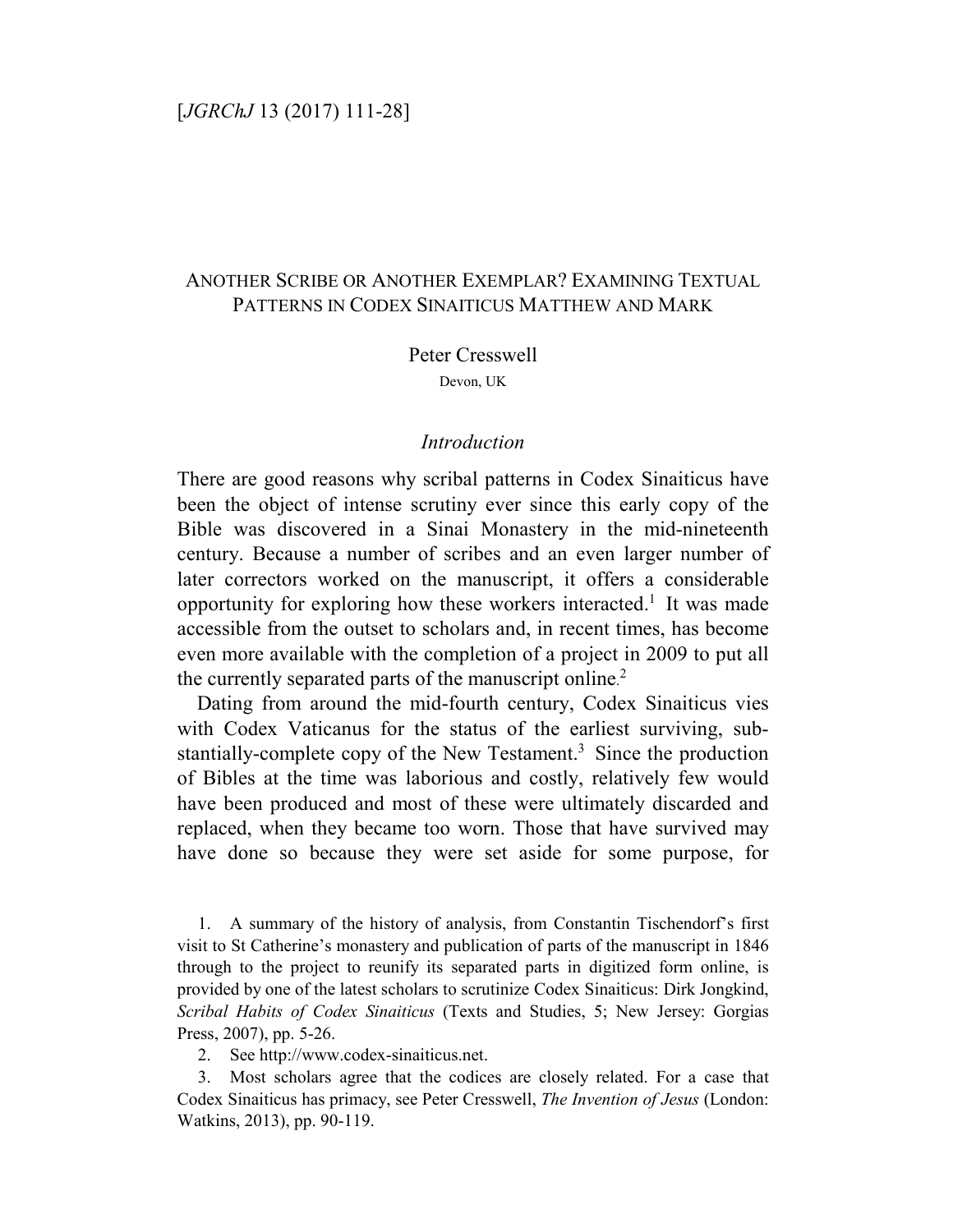example as a reference or master copy to help in the production of new Bibles.

As with writers today, scribes had their own writing styles with identifiable peculiarities. Using these distinguishing factors as guides, it becomes possible to work out which parts of a manuscript were written by each scribe. In the case of Codex Sinaiticus, four scribes were initially identified (denoted A, B, C and  $D$ ).<sup>4</sup> But it was found that the supposed distinctive stylistic characteristics of C were a product of the form of the poetic works of the Old Testament on which the scribes were working.<sup>5</sup> It was here a case of variation in the source material, as opposed to the handiwork of a different scribe. So, the work attributed to C was reallocated to the other scribes A and D and the posited number of scribes was reduced to three.<sup>6</sup>

The identification of the scribes responsible for Sinaiticus has led to a better understanding of the way the scribes worked together. In a recent study, Dirk Jongkind demonstrates how two scribes (A and D) cooperated together on the Old Testament, dividing whole books and sections of books between them. With one scribe going on ahead, leaving space calculated as sufficient for the other to catch up, this allowed for simultaneous working and would have speeded up the process of producing a complete copy. 7

In the New Testament, however, the burden of the work was left to scribe A, with B contributing by copying one later book, Hermas, and D writing a few lines of Revelation and three single sheets (double folios). These three sheets, in two instances comprising separated text within a four-sheet quire, represent a puzzling contribution. In the absence of another explanation, the conventional view has been that

4. Constantin von Tischendorf, *Novum Testamentum Sinaiticum* (Leipzig: F.A. Brockhaus, 1863), p. xxi.

5. Herbert J.M. Milne and Theodore C. Skeat, *Scribes and Correctors of the Codex Sinaiticus* (London: British Museum, 1938), pp. 22-50.

6. In the course of the project to put Sinaiticus online, further examination of the prophetic works led to the suggestion that the work previously attributed to B may have been the product of two scribes, B1 and B2. See Amy Myshrall, 'The Presence of a Fourth Scribe?', in Scot McKendrick *et al.* (eds.), *Codex Sinaiticus: New Perspectives on the Ancient Biblical Manuscript* (London: British Library, 2015), pp. 139-48.

7. The scribes did not, however, always get the calculation right and text had either to be squeezed or stretched out in an effort to fit the available space. See Jongkind, *Scribal Habits*, pp. 41-44.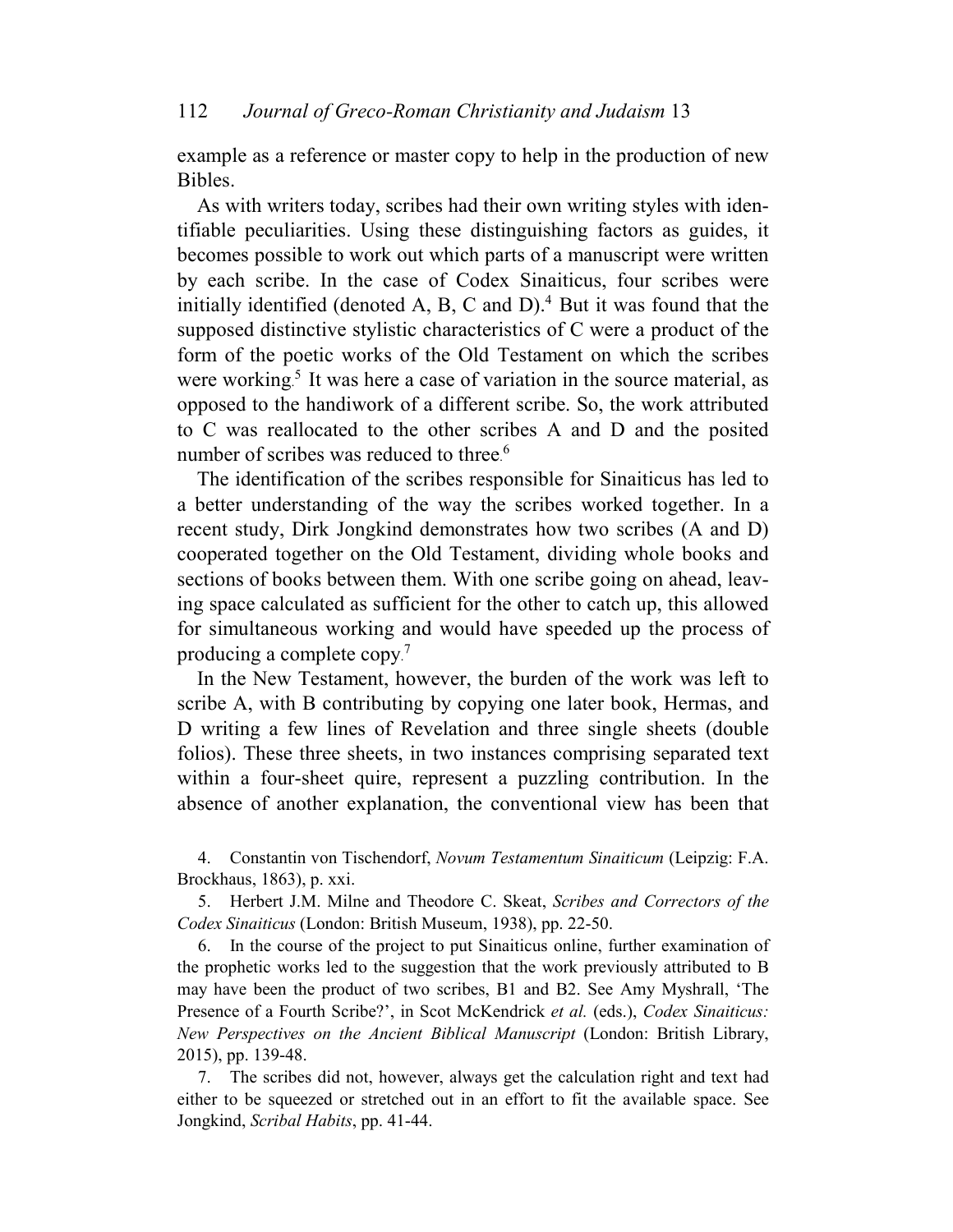these were correction sheets, replacing work that had initially been undertaken by scribe A.

The scribes made changes to their own work and corrections or amendments were subsequently made by others, including a first corrector Ca. In this paper, I will identify some points where different exemplars may have been used to introduce variations in the cooperative effort by scribes and correctors to prepare the codex.

### *A New Scribe? Jongkind's Proposition*

Jongkind's analysis of the behaviour of each of the Sinaiticus scribes goes into considerable detail, covering such matters as use of paragraphing, ligatures and nomina sacra, frequency of iotacism and the occurrence of singular readings. The analysis gives an improved picture of the characteristics, strengths and weaknesses of each of the scribes. It also defines their contributions more fully and precisely. In doing so, however, Jongkind points to a conundrum: the scribal patterns of behaviour which he identifies in Matthew are not entirely consistent with those of scribe A elsewhere in the manuscript. Could this discrepancy, he speculates, be due to the fact that the copy of Matthew is actually the work of another, as-yet unidentified scribe?<sup>8</sup>



Figure 1. Number of iotacisms per folio for Quires 74-79, Codex Sinaiticus synoptic Gospels.

#### 8. Jongkind, *Scribal Habits*, pp. 91-93, 127-28.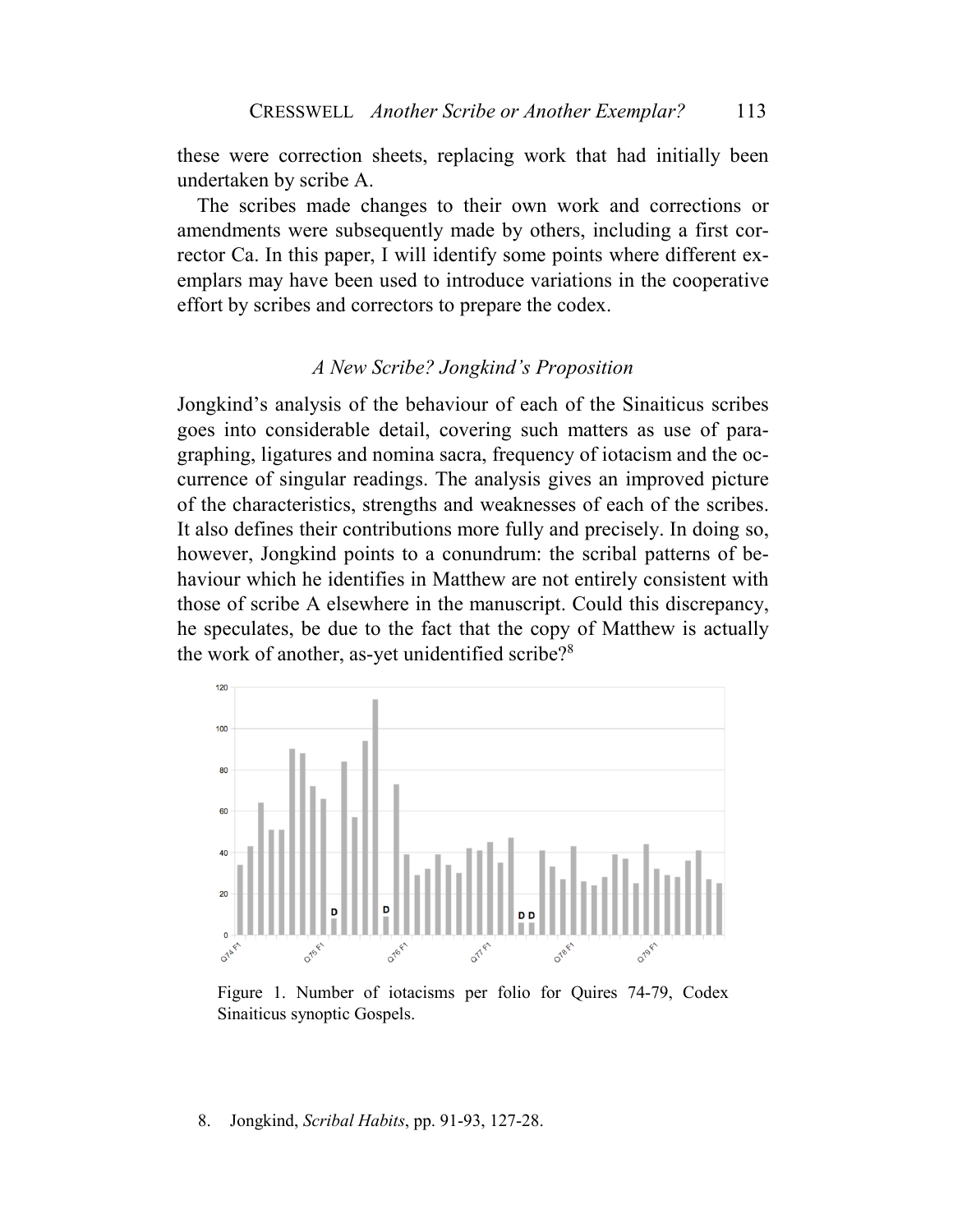Jongkind analyzes the spelling mistakes made by the various scribes and finds that in general there was consistency in the level of errors throughout the work of each scribe and also between the scribes. The mistakes of substituting  $\iota$  for  $\varepsilon \iota$  and  $\varepsilon$  for  $\alpha \iota$  (a shift often designated 'iotacism') were not only common but characteristic: B made the most errors, D the least and A came somewhere between, though closer to D than B. The bar chart of these errors for the synoptic Gospels (Quires 74-79) illustrates this clearly (see Figure 1).<sup>9</sup>

The pattern for the separated bifolium by D in Matthew and for the mid-quire bifolium by D in Mark–Luke are quite distinct, as are the much higher-than-usual error frequencies made by A within the Gospel of Matthew compared with A's work elsewhere. These frequencies have some abnormally high spikes at points, while by contrast being within the scribe's normal range at the beginning and end of the Gospel. This then is one significant aberration in A's work, identified by Jongkind.

The abbreviation of certain words, identified in the text with a bar line placed above the characters, provides a further instance where A in Matthew departs from his usual practice. These abbreviated words have a reverential association either in all cases (as with ΘΕOC or XPICTOC) or in some cases (as with YIOC or ΠATHP) and are collectively described as *nomina sacra*. For the latter type, it is interesting that contextually sacred usages are sometimes not abbreviated, while some non-sacred usages may be abbreviated.

The Sinaiticus scribes almost invariably abbreviated five sacred words: ΘΕOC, KYPIOC, IHCOYC, XPICTOC and ΠNEYMA (and also the derivation ΠNEYMATIKOC). The degree to which other words were shortened varied, with a preference for abbreviation for the Jewish names ∆AYI∆, IEPOYCAΛHM and ICPAHΛ and for the scribes in general to write other words in full. The patterns in books on which scribes A and D both worked in the Old Testament, *4 Maccabees* and Psalms, where it can be presumed the scribes shared an exemplar, indicate that scribe D was generally more scrupulous in limiting the use of abbreviations to the five main sacred words.

There was, however, a marked departure from scribe A's normal usage in respect of four words (ANΘΡΩΠΟC, OYPANOC, MHTHP and ΠATHP). While these were predominantly written in full by the scribe

<sup>9.</sup> Adapted from the chart in Jongkind, *Scribal Habits*, Appendix 1.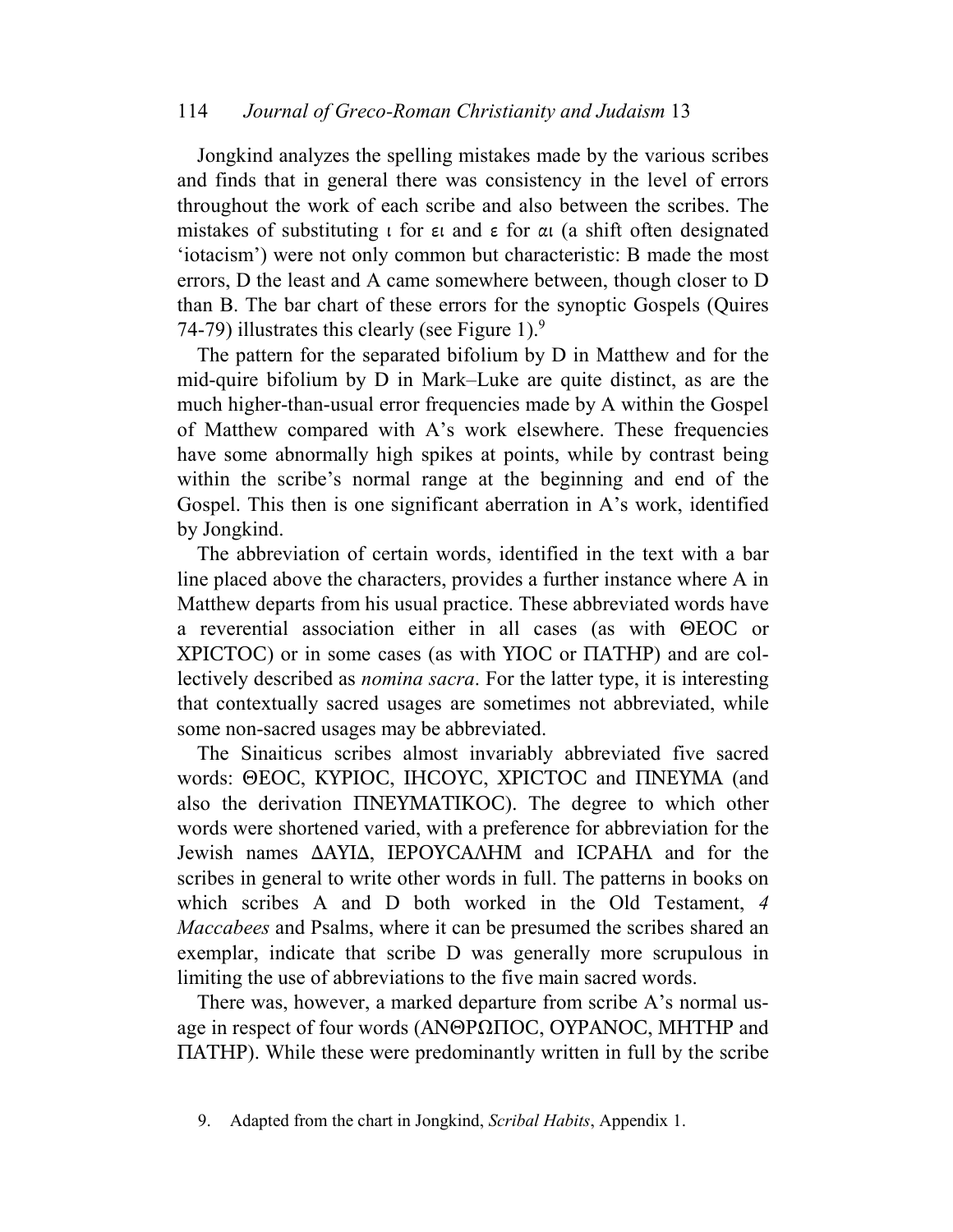elsewhere in the New Testament, in Matthew these were predominantly abbreviated as *nomina sacra*. Jongkind has identified this as a slightly varying pattern. But, as the table below shows, there is a very striking difference in usage between text attributed to this scribe in Matthew and that in Luke and John.

|                | Matthew        |                  | Mark           |                  | Luke           |                  | John             |                  |
|----------------|----------------|------------------|----------------|------------------|----------------|------------------|------------------|------------------|
| Word           | F<br>A<br>A    |                  | F              | A                | F              | A                | F                |                  |
| $\Theta$ EOC   | 50             | $\mathbf{1}$     | 44             | $\boldsymbol{0}$ | 110            | $\boldsymbol{0}$ | 80               | $\boldsymbol{0}$ |
| <b>KYPIOC</b>  | 54             | $\overline{2}$   | 16             | $\boldsymbol{0}$ | 87             | 1                | 45               | $\boldsymbol{0}$ |
| <b>TINEYMA</b> | 18             | $\boldsymbol{0}$ | 22             | $\boldsymbol{0}$ | 31             | $\boldsymbol{0}$ | 24               | $\boldsymbol{0}$ |
| <b>IHCOYC</b>  | 130            | $\overline{0}$   | 72             | $\theta$         | 86             | $\overline{0}$   | 238              | $\overline{0}$   |
| <b>XPICTOC</b> | 14             | $\theta$         | 4              | $\theta$         | 13             | $\overline{0}$   | 18               | $\boldsymbol{0}$ |
| ΑΝΘΡΩΠΟΣ       | 79             | 10               | 33             | 19               | 7              | 90               | $\overline{2}$   | 58               |
| <b>OYPANOC</b> | 36             | 30               | 5              | 11               | 1              | 34               | 1                | 18               |
| <b>MHTHP</b>   | 16             | 7                | 11             | 4                | 1              | 13               | $\boldsymbol{0}$ | 9                |
| <b>TIATHP</b>  | 55             | 3                | 11             | 6                | $\overline{0}$ | 42               | 5                | 121              |
| YIOC           | 40             | 17               | 24             | 4                | 38             | 21               | 36               | 14               |
| ΔΑΥΙΔ          | 16             | $\mathbf{1}$     | 7              | $\boldsymbol{0}$ | 11             | $\boldsymbol{0}$ | $\overline{2}$   | $\boldsymbol{0}$ |
| ΙΕΡΟΥΣΑΛΗΜ     | $\overline{2}$ | $\boldsymbol{0}$ | $\theta$       | $\boldsymbol{0}$ | 5              | 21               | $\overline{0}$   | $\boldsymbol{0}$ |
| <b>ICPAHA</b>  | 12             | $\overline{0}$   | $\overline{2}$ | $\mathbf{1}$     | 10             | $\boldsymbol{0}$ | 4                | $\overline{0}$   |

Table 1. Frequency of abbreviated (A) and full (F) (*nomina sacra*) forms by scribe A in Codex Sinaiticus Gospels*.* 10

The pattern in Mark for these four words, however, is somewhere between these two extremes. Some further work will be needed to clarify the situation.

As Jongkind has rightly pointed out, there is an inherent difficulty in analyzing the information.<sup>11</sup> Not only is there variation in behaviour between scribes, and also possibly within the output of a single scribe, but it is also possible that different exemplars were used with their own distinct patterns and that the scribes varied in the degree to which each

10. Adapted from Jongkind, *Scribal Habits*, Appendix 1. There are some differences between the uncial script used by the scribes and standard Greek font, as shown in the table.

11. Jongkind, *Scribal Habits*, pp. 74, 83.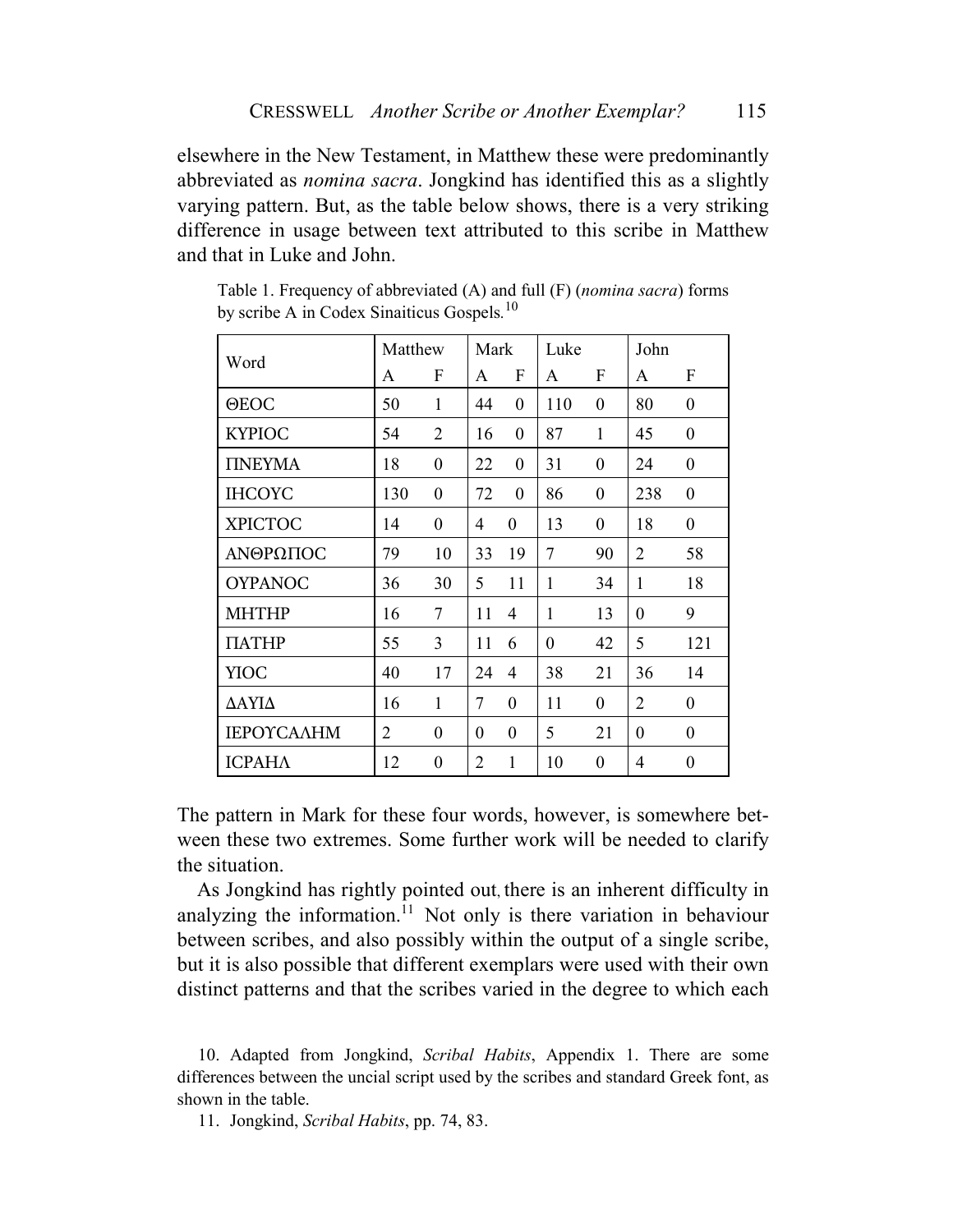accommodated these or else imposed their own preferences. It is thus difficult, in any given instance, to work out precisely what combination of influences may have been at work.

A third, very distinctive peculiarity of Matthew, noted by Jongkind, is that the colophon, with which the scribe signed off each book, is lacking in its full form for this Gospel. This would usually consist of the book title and sometimes other comments under a decorative pattern (coronis) in a style characteristic of the particular scribe. Hence, for example, the inscription at the end of Luke (by scribe A) reads: EYAΓΓEΛION KATA ΛOYKAN. In the case of Matthew, however, there is no accompanying text and the coronis is of a design that matches none of the three New Testament scribes'. Jongkind has pointed out this discrepancy in support of his suggestion that it may not have been scribe A who was working on Matthew but instead a postulated, otherwise unidentified, fourth scribe.

## *The Evidence from Mark: An Alternation of Exemplars*

There are two main variables that need to be considered in analyzing the unusual features noted for Matthew: the scribal habits of the copying scribe and the constitution of an exemplar. Some further light is shed on this by Peter Head's analysis of the textual characteristics of Mark.<sup>12</sup> He notes that the use of *nomina sacra* predominates for ANΘPΩΠOC, MHTHP and ΠATHP in the first half of this Gospel, while the uncontracted forms are more often used in the second half. Contraction of OYPANOC, although the word is less frequent, follows the same pattern. While Head considers the idea of a change of exemplar as the explanation for these differences, he appears to have concluded that it would be better to treat them as 'unexplained aberrations'.

The change in usage is however abrupt and marked, and even more extraordinary taken in conjunction with the flow of scribe A's work throughout the four Gospels. If the figures generated by Jongkind are further broken down, according to Head's analysis of Mark, it can be seen that the striking difference is not so much simply between the first and second halves of Mark, but between Matthew plus Mark 1–8

<sup>12.</sup> Peter M. Head, 'The Gospel of Mark in Codex Sinaiticus: Textual and Reception-Historical Considerations', *TC* 13 (2008), pp. 1-38.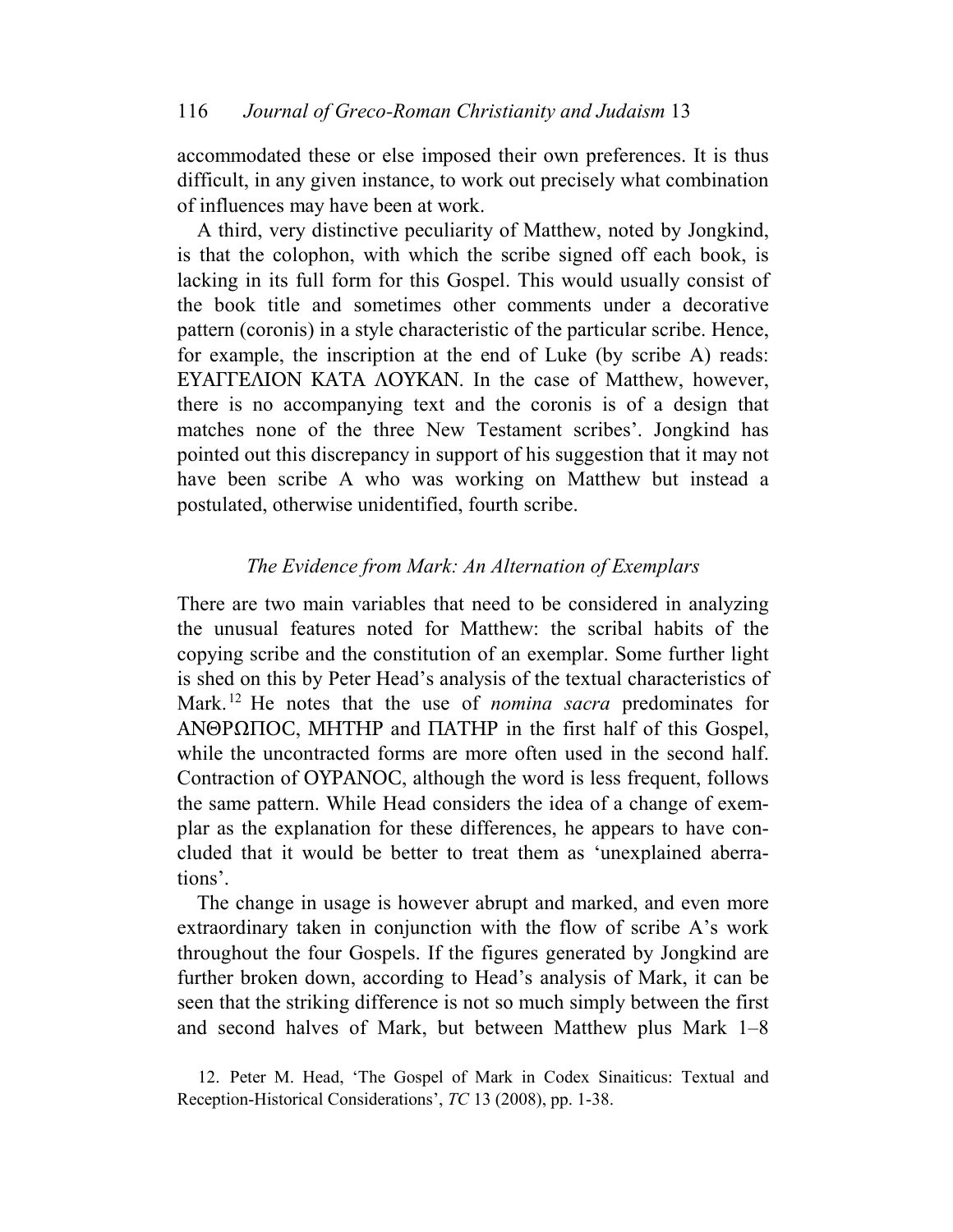(which are entirely consistent with each other) and Mark 9 onwards together with Luke and John (which are also entirely consistent with each other and radically different in this respect from the first one and a half books of the New Testament). There is a very distinct divide mid-Mark, where the scribe switched from a strong preference for using abbreviated forms for four common words to an equally powerful tendency then to use the full forms for these same words.

It would seem there are two mechanisms that might satisfactorily explain the data. One is that the same, previously identified scribes worked on Matthew and Mark but there was a change of exemplar at around the beginning of ch. 9 in Mark. The other is that, as Jongkind hypothesized for the book of Matthew alone, another as-yet unidentified scribe is responsible for copying both Matthew (except for the bifolium by scribe D) and the first eight chapters of Mark. In this latter case, assuming that differences in habits and behaviour arose from the new scribe, there is then no need to postulate the use of another exemplar.

|                 | Word           | Xt.            |                  | Mk 1-8 |                | Mk 9-16          |                  | ž              |                           | $\Xi$          |                           |
|-----------------|----------------|----------------|------------------|--------|----------------|------------------|------------------|----------------|---------------------------|----------------|---------------------------|
|                 |                | A              | $\boldsymbol{F}$ | A      | ${\bf F}$      | A                | $\boldsymbol{F}$ | A              | $\boldsymbol{\mathrm{F}}$ | A              | $\boldsymbol{\mathrm{F}}$ |
| <b>SCRIBE A</b> | ΑΝΘΡΩΠΟΣ       | 79             | 10               | 28     | 3              | 5                | 16               | 7              | 90                        | $\overline{2}$ | 58                        |
|                 | <b>OYPANOC</b> | 36             | 30               | 4      | $\overline{2}$ | $\mathbf{1}$     | 9                | $\mathbf{1}$   | 34                        | 1              | 18                        |
|                 | <b>MHTHP</b>   | 16             | 7                | 10     | $\overline{2}$ | $\mathbf{1}$     | $\overline{2}$   | $\mathbf{1}$   | 13                        | $\theta$       | 9                         |
|                 | <b>TIATHP</b>  | 55             | 3                | 7      | $\mathbf{0}$   | 4                | 6                | $\overline{0}$ | 42                        | 5              | 121                       |
|                 | <b>YIOC</b>    | 40             | 17               | 8      | $\mathbf{1}$   | 16               | 3                | 38             | 21                        | 36             | 14                        |
|                 | ΑΝΘΡΩΠΟΣ       | 10             | 11               | na     |                | $\boldsymbol{0}$ | 3                | 1              | $\overline{0}$            | na             |                           |
| <b>SCRIBE D</b> | <b>OYPANOC</b> | $\overline{0}$ | 11               | na     |                | $\theta$         | 1                | $\overline{0}$ | $\boldsymbol{0}$          | na             |                           |
|                 | <b>MHTHP</b>   | $\overline{0}$ | $\boldsymbol{0}$ | na     |                | $\boldsymbol{0}$ | 1                | 1              | $\mathbf{1}$              | na             |                           |
|                 | <b>TIATHP</b>  | 3              | $\overline{2}$   | na     |                | $\theta$         | $\mathbf{1}$     | $\overline{2}$ | $\mathbf{1}$              | na             |                           |
|                 | YIOC           | 1              | 13               | na     |                | 1                | $\overline{2}$   | $\overline{0}$ | 5                         | na             |                           |

Table 2. Frequency of abbreviated (A) and full (F) (*nomina sacra*) forms for certain words by scribes A and D, Codex Sinaiticus Gospels.<sup>13</sup>

13. Instances of ANΘPΩΠOC and OYPANOC include plurals. Compiled from Head, 'Gospel of Mark', §§38-59 and Jongkind, *Scribal Habits*, Appendix 1.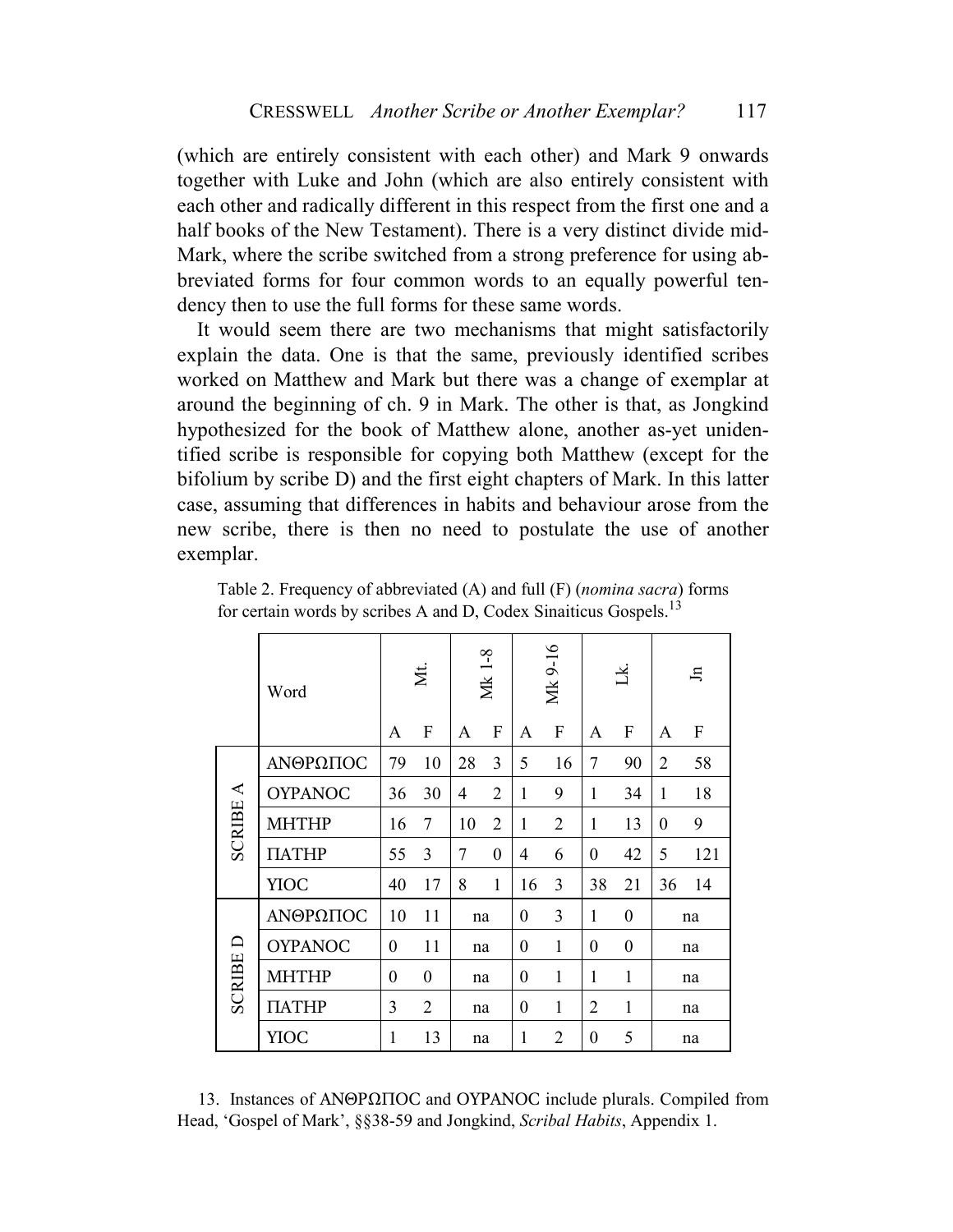There is a further curious and notable feature, associated with the division mid-Mark regarding usage of *nomina sacra*. The text in question comes within the last opening of quire 76 in Mark, on the verso of folio 7. Chapter 9 begins near the bottom of column two of four columns. Up to and including this column, new paragraphs beginning on a new line in Matthew and Mark are demarcated generally by negligible intrusion (ekthesis) of the first letter into the left margin of the column. But, from the head of column three of the verso of folio 7, just after the start of chapter nine, there are a series of sharply marked paragraphs, with the first letter (often K) shifted very far, sometimes wholly, into the margin. The pattern does eventually attenuate but can be discerned to continue right up into scribe A's work in Luke.<sup>14</sup>

While the initial extreme ekthesis, starting at about the beginning of ch. 9, is a distinct feature, so too is the relative lack of ekthesis in Matthew and Mark up until then, compared with other parts of the New Testament. This then is also indicative of a transition point, suggesting that either there was a change of exemplar or there was, at this point in preparing the manuscript, a change of scribe.<sup>15</sup>

The discovery that the fault line, in terms of a dramatic change in frequency of *nomina sacra* for several common words, does not come at the end of Matthew but is further forward within Mark is illuminating. It is not at all supportive of Jongkind's suggestion of a possible change of scribe in Matthew alone. Furthermore, the pattern that Jongkind identifies regarding the frequency of iotacisms for the text of scribe A is the same for both halves of Mark, for Luke and both the first two and the last one-and-a-half folios in Matthew (see Figure 1). It is also relatively consistent with the pattern that Jongkind finds for scribe A compared with scribe D, in Psalms.<sup>16</sup>

14. Figure 2 © British Library Board, Add.Ms.43725 f.222v/Codex Sinaiticus.

15. For the third and fourth columns of Q76F8V, there is extreme ekthesis for all the paragraph breaks. But there is arguably more-than-usual ekthesis, compared with what had happened previously, for the first paragraph of ch. 9 towards the bottom of Column 2. The transition, involving change in use of *nomina sacra* also, can thus be identified as being in place at the start of Column 3, though possibly effective a few lines earlier, at the start of ch. 9.

16. Jongkind, *Scribal Habits*, pp. 260-61.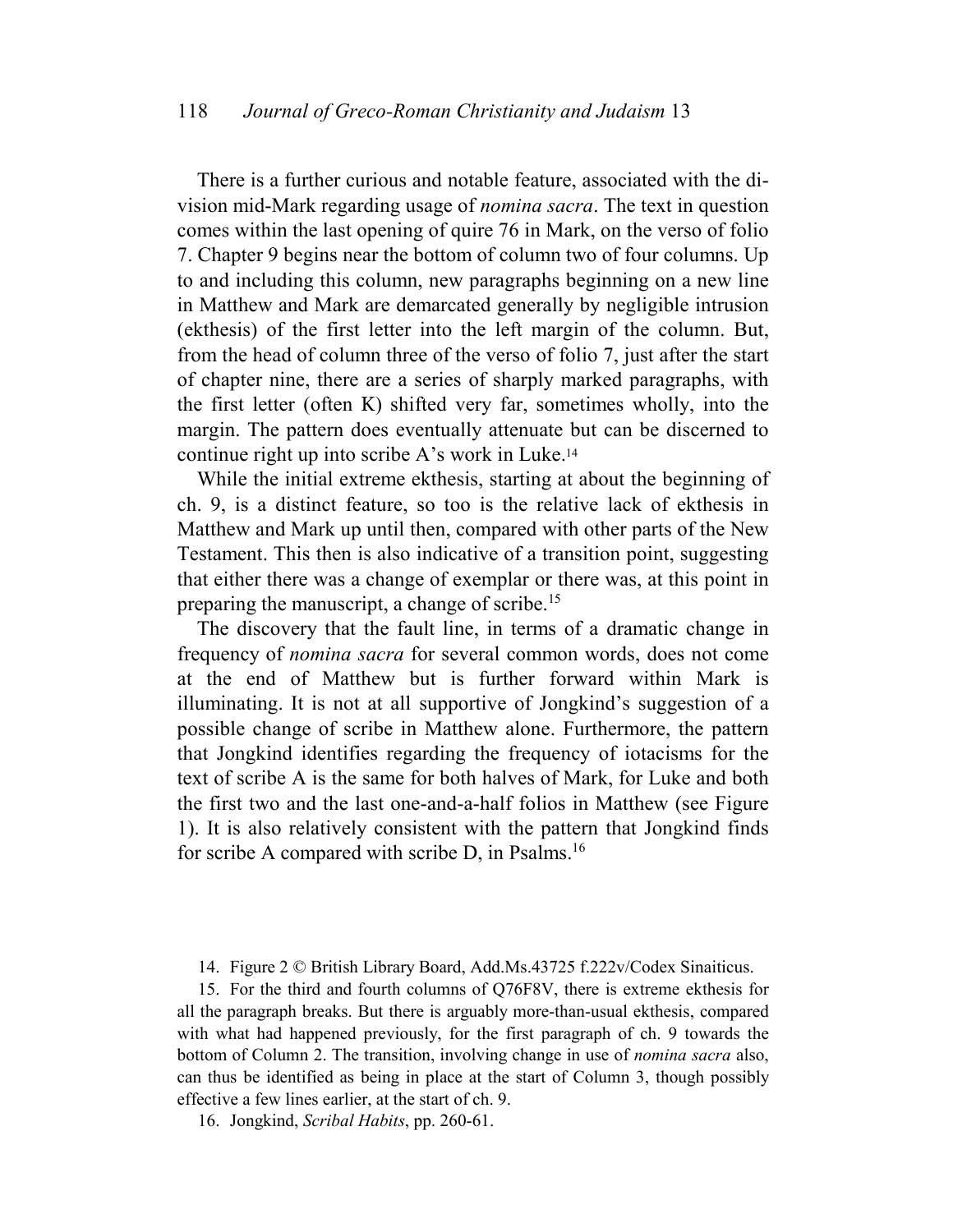|              | KAIN AIWIONCIN                  | <b>AIANKATIAIANM-</b>           |
|--------------|---------------------------------|---------------------------------|
|              | PONEXYTOYKAIAK                  | NOYCKXIMEIEM                    |
|              | λογοιτωΜοι                      | ФФӨНЕМПРОСО-                    |
|              | OCTAPEANOEXHTH                  | <b>AYTONKAITAIMAT</b>           |
|              | YYXHNAYTOYCO                    | TIAXYIOYETENETO                 |
|              | CAIAITOXECEIAYTH                | CTIXBONTAXEYKA                  |
|              |                                 | <b>XIANOIATNAPEY</b>            |
|              | <b>ΟΣΧΑΝ ΑΠΟΛΕΣΕΙ</b>           |                                 |
|              | THNYYXHNAYTOY                   | <b>ЕПІТНСГНСОУДУМА</b>          |
|              | ENEKENEMOYKAI                   | TAJOY, TWCXEYKANAI:             |
|              | ΤΟΥΕΥΑΓΓΕλΙΟΥ                   | КАЮФОНАУТОНН                    |
|              | CEINYTHN                        | XIACCYNMWYCH                    |
|              | TITAPWOCAIANON                  | KAIHCANAAAOY                    |
|              | KEPAHCAITONKO                   | TECTWIY                         |
|              | CMONOXONKAIZH                   | ΚΑΙΑΠΟΚΡΙΘΕΙΣΩΙΙ                |
|              | МІШӨННАІТНН                     | <b>ΤΡΟΣΧΕΓΕΙΤΩΠΥΙΣΚ</b>         |
|              | TYXHNAYTOY                      | BEIKAAONECTIN                   |
|              | TITAPAOIANOCAN                  | ΗΜΑΣΟΣΛΕΕΙΝΑΙ                   |
|              | TAAAATMATHCYY                   | KAITIOIHCOMEN                   |
|              | XHCAYTOY                        | FCKHNACCOIMIA                   |
|              | TS OCTAPEANETIAIC               | KAIMUYCEIMIAN                   |
| K            | ХҮНӨНМЕКАПОЕ                    | KAIHAIAMIANOY                   |
|              | <b>ЕМОҮСЛОГОҮСЕН</b>            | ГАРНАГПАПЕКРІ                   |
|              | <b>ТНГЄН ЄХТАУ ТНІН</b>         | ӨНЕКФОВОПАР                     |
|              | MOIXAXIAIKAIA                   | TENONTO                         |
|              | MAPTOXOKAIOT                    | KAIETENETONEDE                  |
|              | ΤΟΥλΝΟΥΘΠΑΙΟΧ                   | <b>ΛΗΕΠΕΙΣΚΙΑΖΟΥ</b>            |
|              | <b>ӨНСЕТЕЛУ ТОМО</b>            | CAAYTOICKAIEFE                  |
|              | ΤΑΝΕΛΘΗΕΝΤΗΔ                    | NETOEKTHCNED                    |
|              | ΣΗΤΟΥΠΡΟΑΥΤΟΊ                   | <b>AHCOCONHOYTO-</b>            |
|              | <b>METATONALLEY</b>             | ECTINOYCMOYO                    |
|              | TUNATION                        | <b>АГАПНТОСАКОТе</b>            |
| īŻ           | KAIEAETENAYTOF                  | TEAYTOY                         |
| $\mathbf{K}$ | <b>AMHNAETOYM</b>               | КАІЄЗАПІНАПЕРІ                  |
|              | OTIEICINTINEC                   | KAEYAMENOIOY                    |
|              | TUNUAEECTUT-                    | ΚΕΤΙΟΥΔΕΝΑΕΙΣ                   |
|              | OITINECOYMHET                   | EIMHTONINMO                     |
|              | <b>CONTAIOAN ATOT</b>           | NONMEOEAYTW                     |
|              | EDCANIADCIN                     | KAIKATARAINONT                  |
|              | THNBACILIANTY                   | AYTONATIOTOY 4                  |
|              | OYEXHAYOYIANE                   | <b><i>POYCAIECTIANTO</i></b>    |
|              | <b><i>AYNAMEI</i></b>           |                                 |
|              |                                 | AYTOICINAMHA                    |
|              | КАІМЕТАНМЕРА                    | NIXEIAONAIHTH                   |
|              | EZITAPAAAMKANI<br>OICTONITETPON | CONTAIOTANOF<br>TOYANOPUDITOYK  |
|              | KAITONIAKWRO                    | NEKPONANACTH                    |
|              |                                 | KAITONICDANNH TTHK AITONAOFONE! |
|              | KAIANAPEPIAYE                   | $\mathbf{1}$ ,<br>KPATHCANITPOC |
|              | EICOPOCYTHAON                   | EXYTOYCOYNZH                    |
|              |                                 |                                 |

Figure 2. Columns 2 and 3 of Codex Sinaiticus Q76F7V (Mk 8.34- 9.10), showing start of exaggerated outdenting (ekthesis) in Column 3.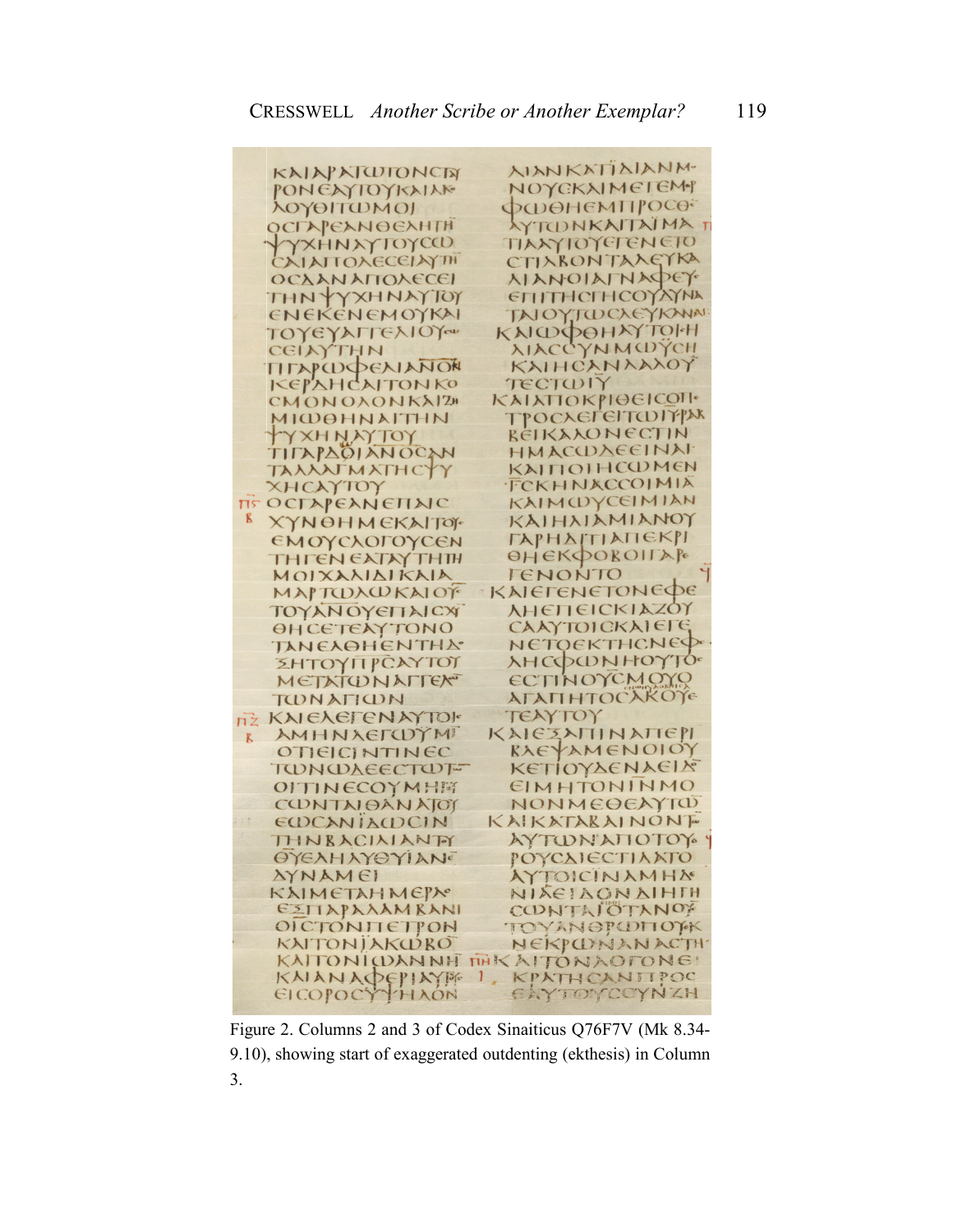This evidence provides support for the idea of one scribe working on Mark and, by extension, Luke and Matthew (except for D's bifolia), as this idea reconciles the evidence from *nomina sacra* and ekthesis with that provided by iotacism.

What the evidence taken together shows is (a) a change of scribal behaviour, in terms of iotacism, solely within Matthew by the scribe traditionally identified as A and (b) a change of scribal behaviour, in terms of use of *nomina sacra* and ekthesis in paragraphing, by that same scribe between his work on Matthew and Mark up to the end of Mark 8 compared with his work from about the beginning of ch. 9 onwards. In this latter respect, the extreme ekthesis beginning at Mk 9.4 serves to highlight the generally slight ekthesis in the New Testament up to that point.

It is not immediately clear why there should have been a change of scribal behaviour within Matthew. But it looks increasingly likely that the change between Matthew plus the first half of Mark and the second half of Mark onwards reflects a change in the exemplar used by the scribe. The alternative explanation, that another scribe was involved, requires one to accept that this hypothetical scribe should have differed significantly from scribe A in terms of the use of both *nomina sacra* and ekthesis over the course of Matthew and the first part of Mark but, in the first part of Mark, exhibit precisely the same pattern of iotacisms as in the remaining work attributed to scribe A. It would furthermore have entailed an unusual change of scribe, mid page and mid chapter.<sup>17</sup>

Also, as Jongkind has noted, there have been no proposals or support from palaeographic experts for a different scribe for Matthew—or, for that matter, for the first eight chapters of Mark.<sup>18</sup> To explore this possibility further, I examined the frequency and style of one important indicator, the KAI compendium, in the work currently attributed to scribe A in Matthew, Mark and 1 Maccabees, against a sample of work attributed to the other two scribes.

I found first of all that, as previously described by Milne and Skeat as well as Jongkind, there are marked differences between the hands of

18. Jongkind, *Scribal Habits*, p. 128.

<sup>17.</sup> There are two examples in the Old Testament where scribes shared the work of a single book, *4 Maccabees* and Psalms but, in both instances, scribe A took over from scribe D at the start of a new page. In the New Testament, scribe D wrote the first few lines of Revelation, leaving scribe A to complete the book.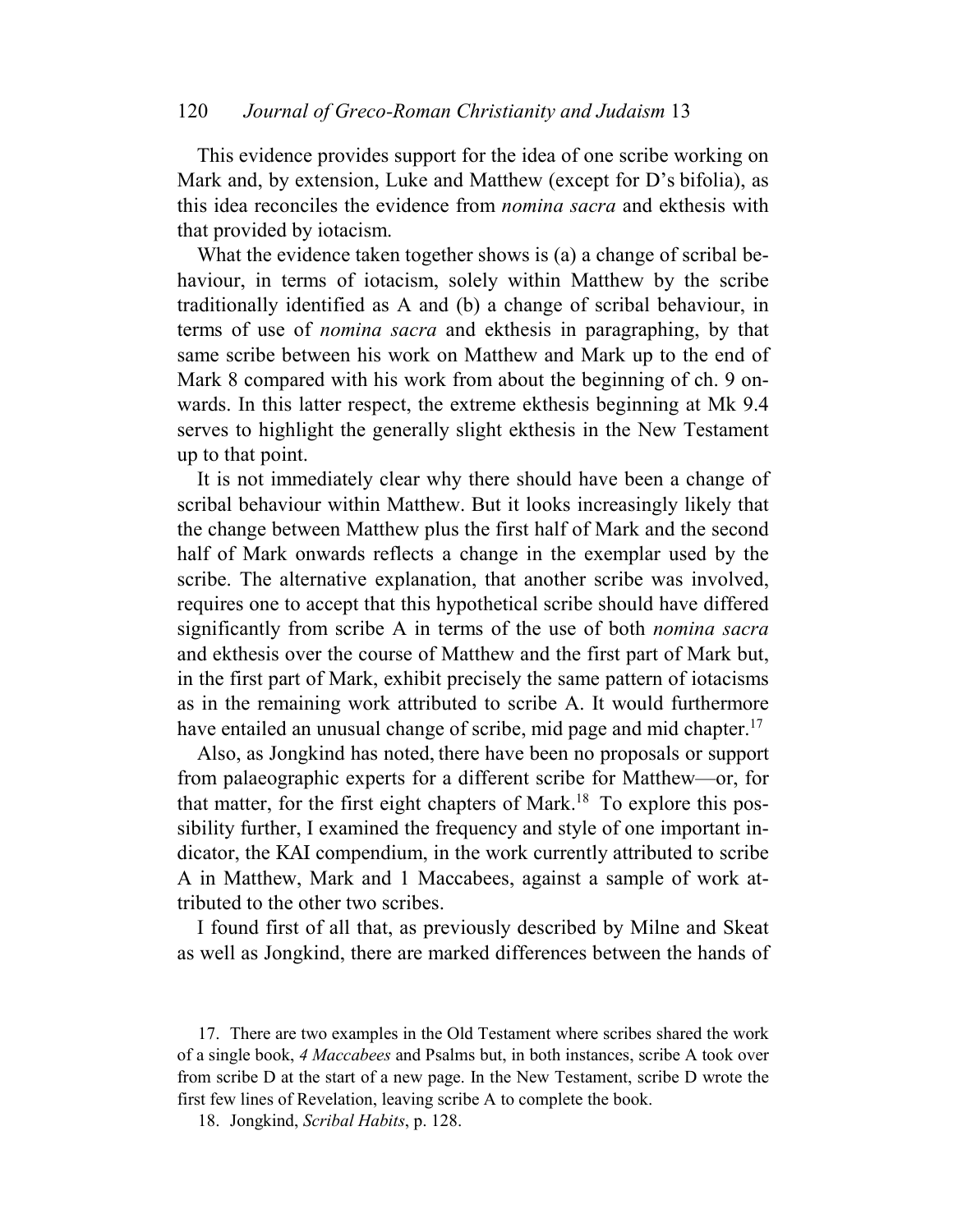the three scribes.<sup>19</sup> Scribe D's stroke on the downward arm (or tail) of the *kappa* is indeed generally curved, whereas that by scribe A is generally straight and at an acute angle. Scribe B's stroke is often shorter or has an angle in it. There is, as would be expected, a degree of variation within the work of each scribe. The one surprise was to find several cases in the work by scribe A (1 Macc. 3.20; 5.33; 6.11; 10.83; 11.18; 15.35; Mt. 6.25; 21.34) where the tail on the letter kappa is bent, as it is in scribe B's hand.

I discovered nothing in the general style and deployment of the KAI compendium in Matthew to indicate the work of a new scribe, nor any significant differences between the two parts of Mark.

#### *Scribe D's Contribution in Matthew*

While it now seems clear that no other scribe did the work currently attributed to scribe A in Matthew, and that what may have happened mid Mark was a change of exemplar, there was of course another scribe who *did* work on both these Gospels. This was scribe D who contributed three sheets (bifolia) in the New Testament. The first sheet consisted of separated text of Mt. 16.9–18.12 and Mt. 24.35–26.6 and the second sheet, mid quire, consisted of continuous text from Mk 14.54–Lk. 1.56. Scribe D later undertook a third sheet, consisting of two sections of separated text: 1 Thess. 2.14–5.28 and Heb. 4.16–8.1.

These three sheets are attributed with confidence to scribe D, as conforming to his characteristic style. What is not so easy to determine is whether, on any or all of these occasions, the change of scribe was accompanied by a change of exemplar.

In terms of use of *nomina sacra*, there are some distinct differences between scribe A and scribe D. Scribe D was more rigorous throughout the Old and New Testaments in confining the use of *nomina sacra* to the five sacred words. There was also a contrast in the treatment of YIOC. Scribe D customarily used the full form for this word throughout, while scribe A in the Gospels more often abbreviated it.

The pattern exhibited in Matthew and Mark, up to and including Mark 8, suggests that scribe A was here conforming to his exemplar (X), in using *nomina sacra* for ANΘPΩΠOC, MHTHP, ΠATHP and

<sup>19.</sup> Milne and Skeat, *Scribes and Correctors*, pp. 22-23; Jongkind, *Scribal Habits*, p. 88.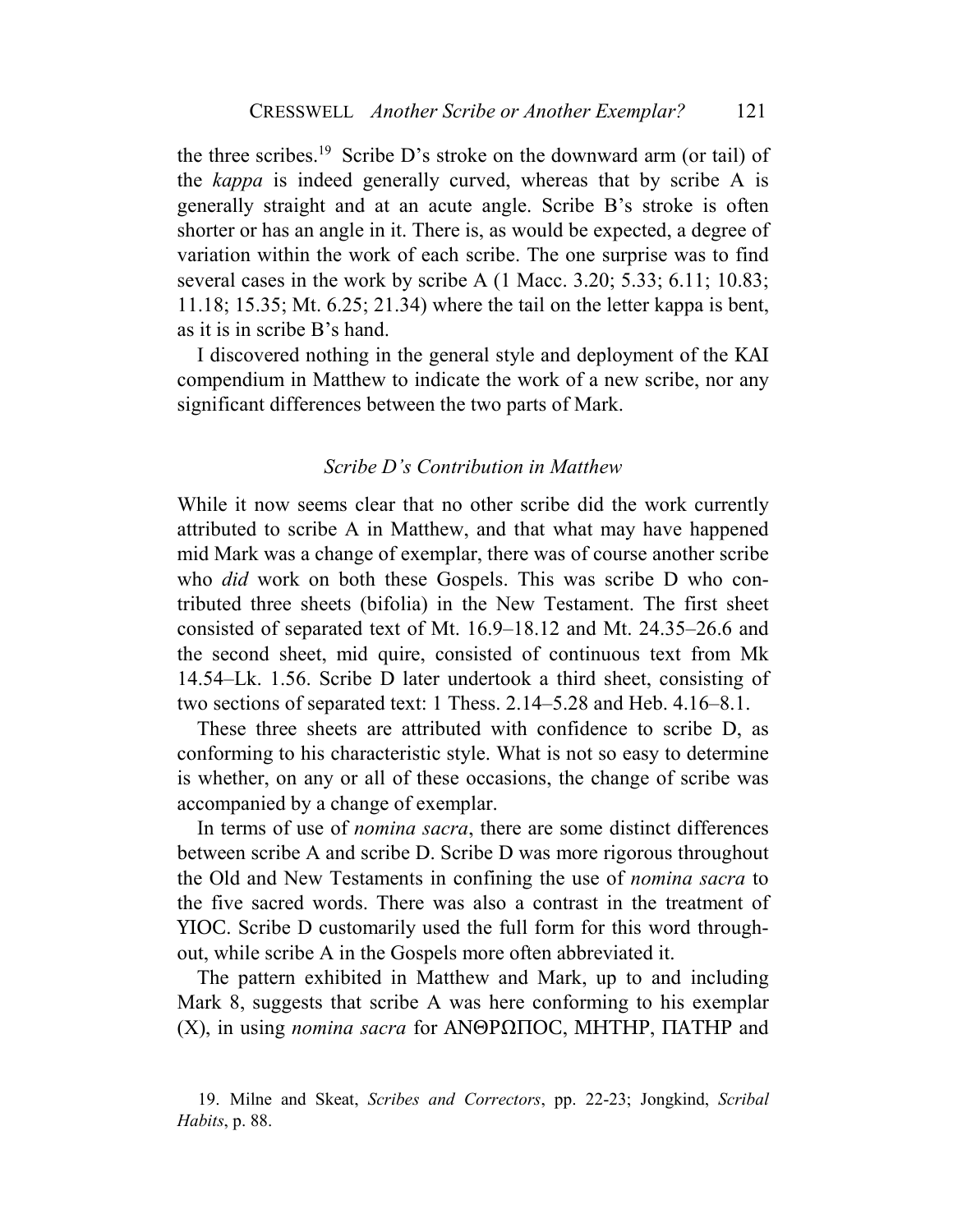OYPANOC, despite tending to follow the general scribal practice elsewhere of using full forms for these words.

In Matthew, scribe D used the full forms for YIOC and ΟYPANOC, but was inconsistent with ΠATHP and ANΘPΩΠOC (i.e. ten times writing the latter word abbreviated and eleven times writing it in full). This variation may indicate that scribe D was working from an alternative exemplar (Y) which differed in its usage of *nomina sacra* from the exemplar  $(X)$  used by scribe A and from his own practice and preference exhibited elsewhere.<sup>20</sup>

Jongkind finds that, while scribes A and D were generally comparable in the frequency with which they used the KAI compendium, scribe D's contributions of two bifolia in the Gospels (Mt. 16.9–18.12 and Mt. 24.35–26.6; Mk 14.54–Lk. 1.56) were marked by a significantly higher frequency of use (4.4 per folio as opposed to 2.3 by scribe A), though based on a total of only 17 instances.<sup>21</sup> This could, however, have come about as a by-product of scribe D's need to compress his text, in order to fit it within the space allocated to him.<sup>22</sup>

It is interesting that the work by scribe D within Matthew made use of clearly outdented paragraph beginnings, where the degree of ekthesis was in sharp contrast with the surrounding text by scribe A. This adds to the case that a different exemplar was used for scribe D's text, on the basis that the degree of outdenting of the first letter may have been at least partly a reflection of the exemplar, as opposed to or as well as the preference of the scribe. In Mark, scribe A followed the practice in Matthew of minimal ekthesis up to the end of Mark 8, with then a period of extreme ekthesis, for the first letter of paragraphs, starting at the beginning or shortly after the beginning of Mark 9.<sup>23</sup>

To summarize, the combination of Peter Head and Dirk Jongkind's findings, taken together with the other data presented above, point to the use of an initial exemplar  $(X)$  by scribe A for Matthew and the first eight chapters of Mark followed by a change to another exemplar at the beginning of Mark 9. There is some evidence, from the varying use of *nomina sacra* and ekthesis, that scribe D used an alternative exemplar (Y) for his bifolium in Matthew.

- 20. Jongkind, *Scribal Habits*, p. 259.
- 21. Jongkind, *Scribal Habits*, p. 89.
- 22. See n. 30 below.

23. Chapter and verse divisions for the New Testament were added many centuries later for the convenience of readers.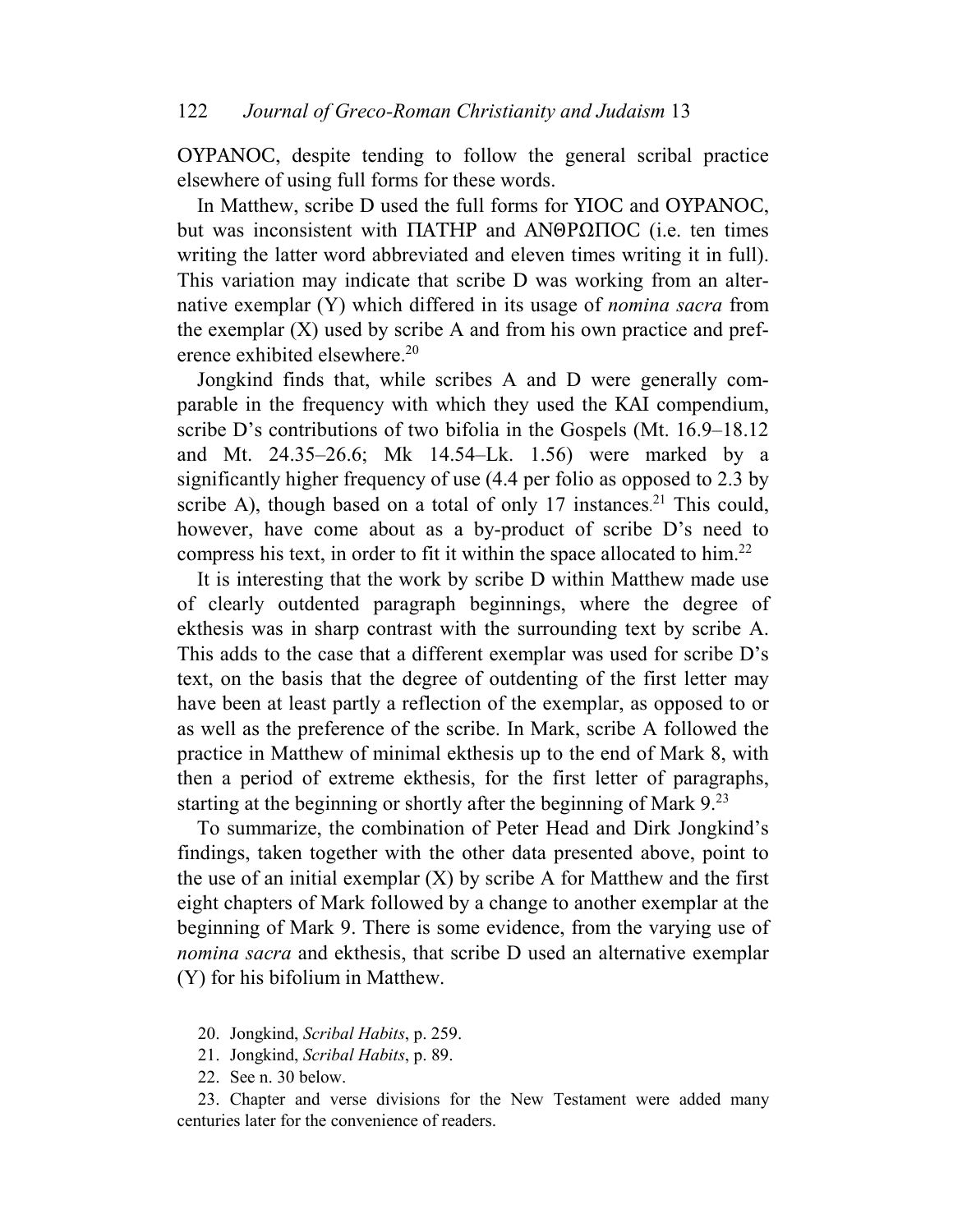### *Amendments to a Less-Developed Text*

A very busy period of activity can be identified in the first book and the first half of the next book in the New Testament. There is an intervention by a second scribe for a bifolium within Matthew, which has separated text, a period associated with this when the first scribe's spelling deteriorates and an apparent change of exemplar mid Mark. Bringing in a second scribe just to write a single bifolium from another exemplar would have been cumbersome, requiring a lot of effort, and is hard to explain. So too is the first scribe's abrupt switch to another exemplar in the middle of a page. In neither case is it possible to see or identify what would have been in the original exemplar (X) used by scribe A.

But there may be clues in some other changes made by contemporary correctors, where both the original text and the modification can be seen. There are two such significant alterations to the text by scribe A.

Peter Head deals with one of these, the addition of the words 'son of God', abbreviated as a *nomen sacrum*, to the opening of Mark at 1.1, 'the beginning of the gospel of Jesus Christ'. <sup>24</sup> He presents a case that the phrase was not erroneously omitted, but rather happened not to be used by the scribe at 1.1. One of his arguments is that the shorter reading without the *nomina sacra* YY ΘY is widely attested among secondcentury Greek witnesses onwards, while the longer reading is not attested until around 400 CE. Accidental omission of such an important phrase, he also suggests, is unlikely at the very beginning in copying a Gospel.

If Head is right, then this fact suggests that scribe A's exemplar X was earlier than a source that the corrector had in mind in making the addition. <sup>25</sup> If so, then it may represent a point in a continuum over time, during which the use of the label 'son of God' increased in prevalence.

Another correction or amendment, this time by the first (and thus possibly contemporary) corrector Ca, occurs in the description of the women present at the cross in Mt. 27.56. What appeared in the text,

24. Peter M. Head, 'A Text Critical Study of Mark 1.1', *NTS* 37 (1991), pp. 621-29.

25. While the team responsible for Codex Sinaiticus online identified the corrector here as simply one of the scribes, Malik has pointed to scribe D working from another exemplar. See Peter Malik, 'The Earliest Corrections in Codex Sinaiticus: A Test Case from the Gospel of Mark', *BASP* 50 (2013), pp. 207-54.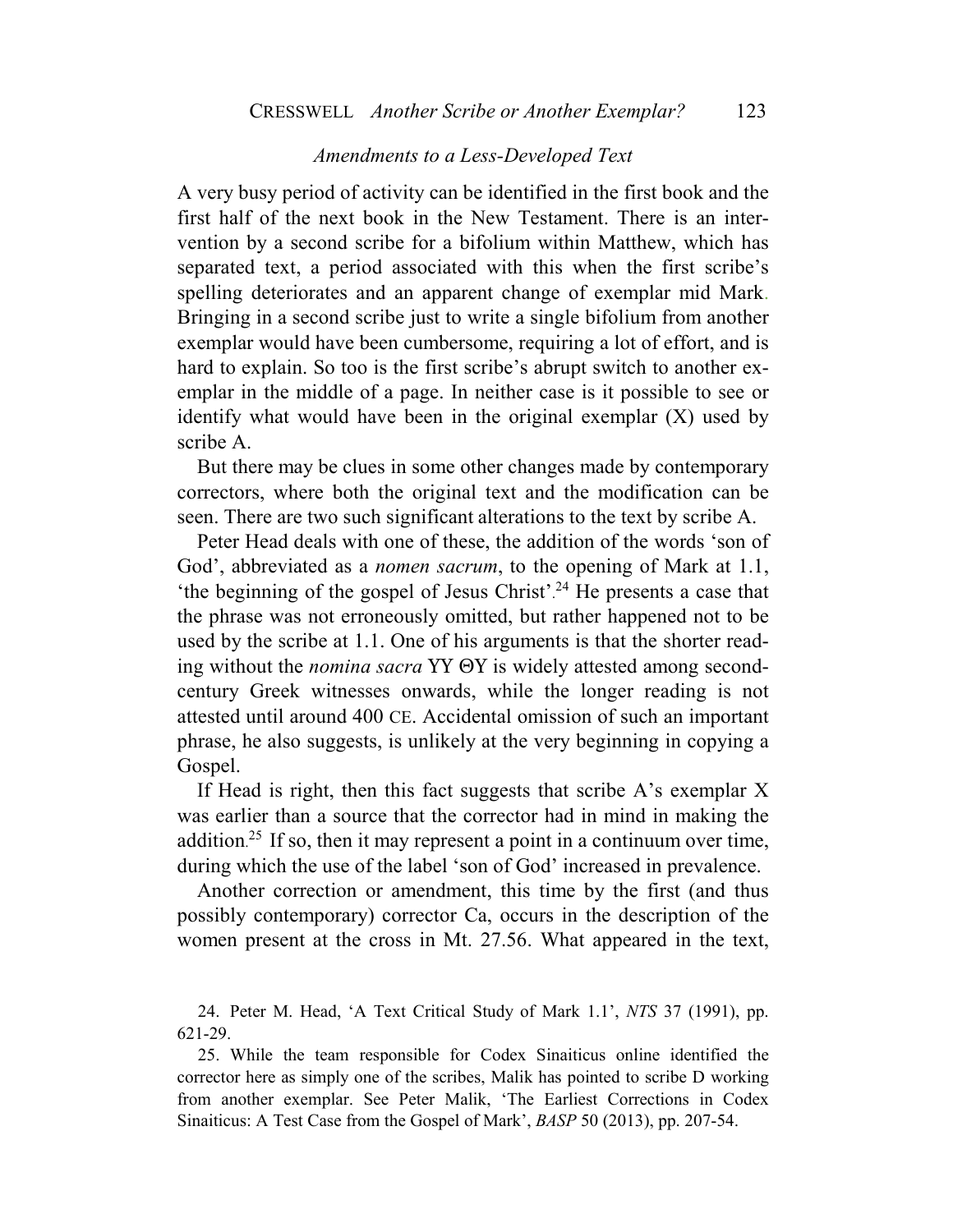after allowing for an accidental harmonization of 'mother' to the previous usages of 'Mary', was '... among whom was Mary the [ ] of James and the Mary the [ ] of Joseph and the mother of the sons of Zebedee' (EN AIC HN MAPIA H TOY IAKΩBOY KAI H MAPIA IΩCHΦ KAI H MAPIA H TΩN YIΩN ZEBE∆EOY).

This is unusual in that it defines both Marys in terms of familial relationships. There is a case that Joseph/Joses, as one of the brothers of Jesus, is a stand-in for Jesus himself; the online team in translating Codex Sinaiticus took this view in rendering 'mother of Joses' at Mk 15.40 and 15.47 as 'mother of Jesus'. Given that James was taken to be the brother of Jesus, and Mary therefore the mother of both James and Jesus, scribe A's version carried with it the implication that there were two Marys present, both in a familial relationship of some sort with Jesus.

Ca eliminated this by means of wholesale changes to make the text read, '... among whom was Mary Magdalene and Mary the mother of James and Joseph and the mother of the sons of Zebedee' (EN AIC HN MAPIA H MAΓ∆AΛHNH K[AI] MAPIA H TOY IAKΩBOY KAI H IΩCHΦ MHP KAI H MHTHP TΩN YIΩN ZEBE∆EOY).This can be construed as part of an ongoing process whereby the family that Jesus may have had was modified.

It could be contended that the corrector was merely making Mt. 27.56 conform with the description in Mk 15.40, which has similar wording. This argument does not however apply to the exemplar text available to scribe A, since Mk 15.40 was in fact copied in by scribe D, who may well have been using another exemplar, as part of his second bifolium. It is likely that the versions in scribe A's exemplar (X) for Matthew and Mark were consistent, as now appears in Mt. 27.56 before amendment by Ca.

The changes made in-house, possibly by scribe D, and by the first corrector Ca to scribe A's copy are significant in that, even if made to conform to other versions, they did also contribute to developing both the narrative and doctrine. Considerations of a similar kind could also have been behind the changes of exemplar, involving in one case an awkward arrangement of assigning a bifolium to another scribe and in the other an abrupt switch of exemplar, mid page.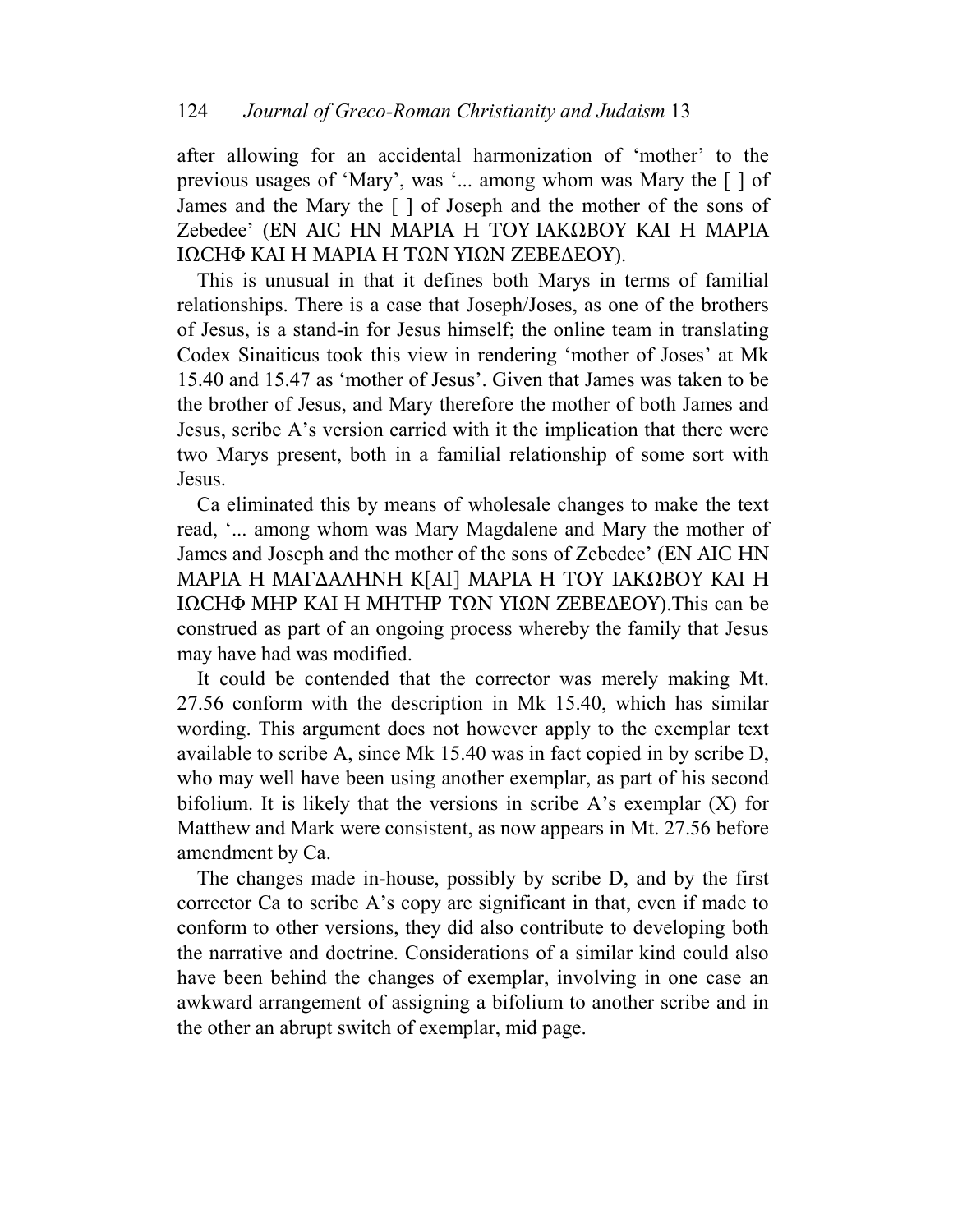As the first and possibly contemporary corrector, Ca could either actually or effectively have been the scriptorium corrector.<sup>26</sup> This individual did comprehensively review, correct and edit the entire manuscript, apart from *Barnabas* and a duplicated section of 1 Chronicles. Ca's work in Matthew and Mark was in part an arbitration between the original exemplar used by scribe A and other sources.<sup>27</sup> In what appears to be a similar vein, Ca made some substantive changes to scribe A's text further on in Luke.<sup>28</sup>

In examining the changes made in-house, as corrections or amendments to Mark, Malik identifies scribe D as a corrector of scribe A's work and a small number of cases where the new version appeared to have come from another exemplar.<sup>29</sup> This is consistent with my own finding of differences in the use of *nomina sacra*, indicating that scribe D has worked from another exemplar in his bifolium in Matthew.

An overall role as a critical corrector, using material from other sources as deemed necessary, could embrace both types of activity. Scribe D may thus have been deployed both to make small corrections to scribe A's work and to introduce more substantive variations by taking over from scribe A, one whole bifolium at a time, where these were needed.<sup>30</sup>

This would help explain the two other factors in Matthew, besides the pattern of *nomina sacra*, that puzzled Jongkind. One is the colophon at the end of Matthew which has no text and a coronis that is not

26. The case by Cresswell, *Invention of Jesus*, pp. 84-88, that Codex Sinaiticus was not abandoned, but corrected to serve as an exemplar or master copy from which to make further copies, is also made by Klaus Wachtel. See Klaus Wachtel, 'The Corrected New Testament Text of Codex Sinaiticus', in Scot McKendrick *et al.* (eds.), *Codex Sinaiticus: New Perspectives on the Ancient Biblical Manuscript* (London: British Library, 2015), pp. 97-106. Accepting Ca as a contemporary eliminates the need to postulate a long delay between the preparation of the manuscript and its comprehensive correction.

- 27. Cresswell, *Invention of Jesus*, pp. 224-26, 188-94.
- 28. Cresswell, *Invention of Jesus*, pp. 113-14.
- 29. Malik, 'Earliest Corrections', pp. 207-54.

30. This view fits the evidence better than the idea of correction sheets for hypothetical errors, presumed in an original version by scribe A. The substantial compression of text observed in both halves of scribe D's bifolia could not have come about in this way but are an expected outcome of the scribes working together and miscalculating how much space to leave, as also happened in the Old Testament. See Cresswell, *Invention of Jesus*, pp. 231-62.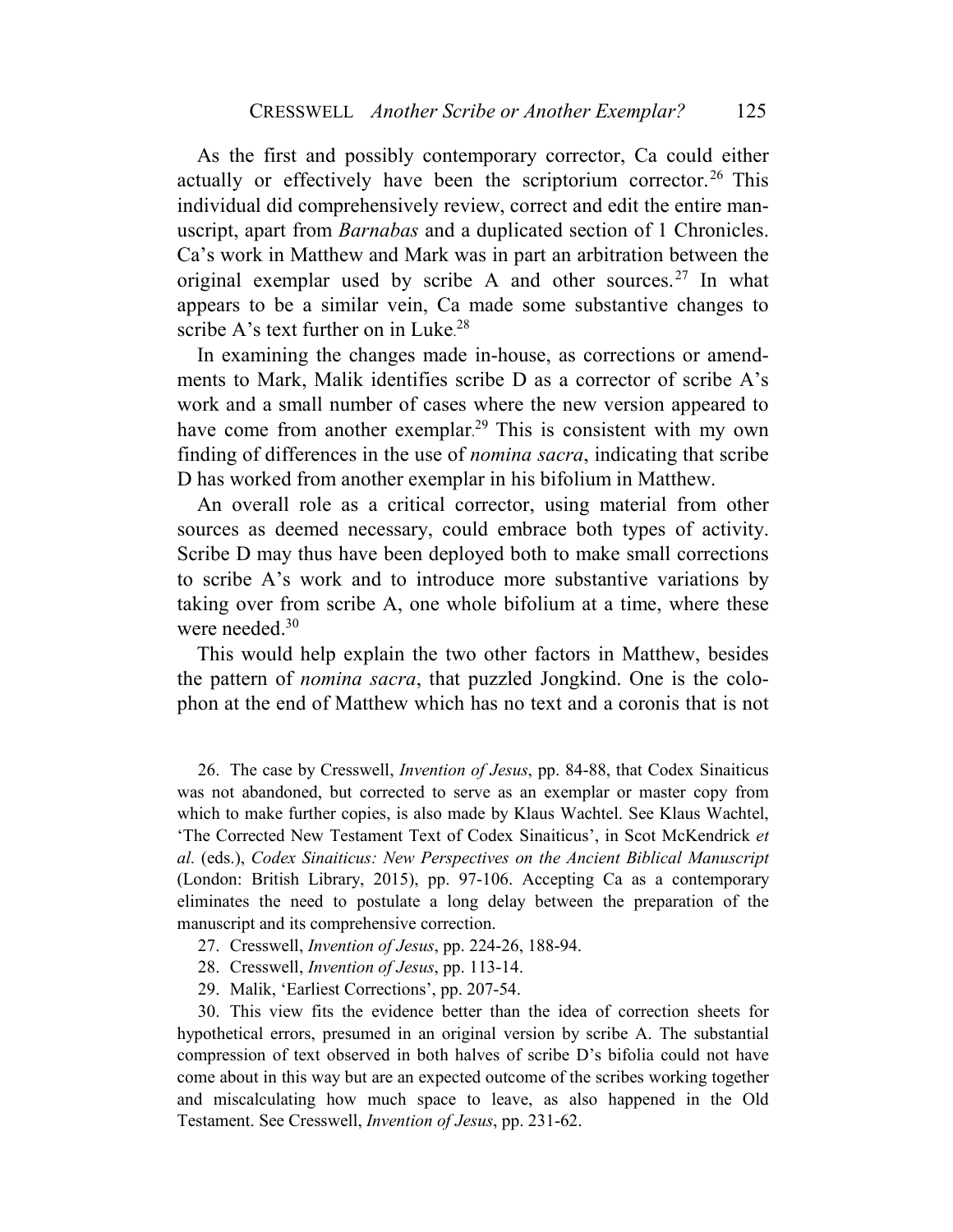in scribe A's style. It was customary for the last scribe working on a book to add what was effectively his signature to sign it off. It may be that scribe A left the space blank, when he was ready to move on, because scribe D had not at that point finished his sheet. Someone else, possibly the scriptorium corrector, later added a coronis when the book was complete.

The other odd feature is the unusual pattern of iotacisms by scribe A around the bifolium by scribe D. This could have been generated as a consequence of scribe A's distraction on the first occasion, in the New Testament, of having to make calculations of where to leave off and begin just for a single sheet of separated text. Because he was distracted, he either made more spelling mistakes or alternatively reverted more frequently to his own colloquial style, or maybe both.

It is not possible to identify what changes scribe A may have initiated by switching to another exemplar in the middle of Mark. Likewise, the variations in scribe D's exemplar that led this to be chosen for the bifolium of separated text in Matthew cannot now be determined. This is because the only available evidence is the finished version and what was in the initial exemplar  $(X)$  cannot now be seen.

There are a number of possible explanations for the changes of exemplar. It could be, though it seems unlikely on the evidence as a whole, that the scribes were working without direction, picking up and using whatever exemplar was immediately to hand. One possibility, deserving consideration, is that scribe A began with what he considered to be the best available source for the combined Gospels of Matthew and Mark. But it was an incomplete manuscript and this necessitated a change to another exemplar after Mark 8.

In the absence of evidence pointing another way, this could also explain why the first part of John (1.1–8.38) in Codex Sinaiticus differs from the remainder, in its failure in relative terms to agree with Codex Vaticanus and P<sup>75</sup> and its closer affinity with Codex Bezae, suggesting two 'blocks' of text in John from different exemplars. Scribe A wrote the whole but may have used an incomplete exemplar for the first part of the Gospel.<sup>31</sup>

31. See Gordon D. Fee, 'Codex Sinaiticus in the Gospel of John: A Contribution to Methodology in Establishing Textual Relationships', in Eldon J. Epp and Gordon D. Fee, *Studies in the Theory and Method of New Testament Textual Criticism* (Studies and Documents, 45; Grand Rapids: Eerdmans, 1993), pp. 221-43.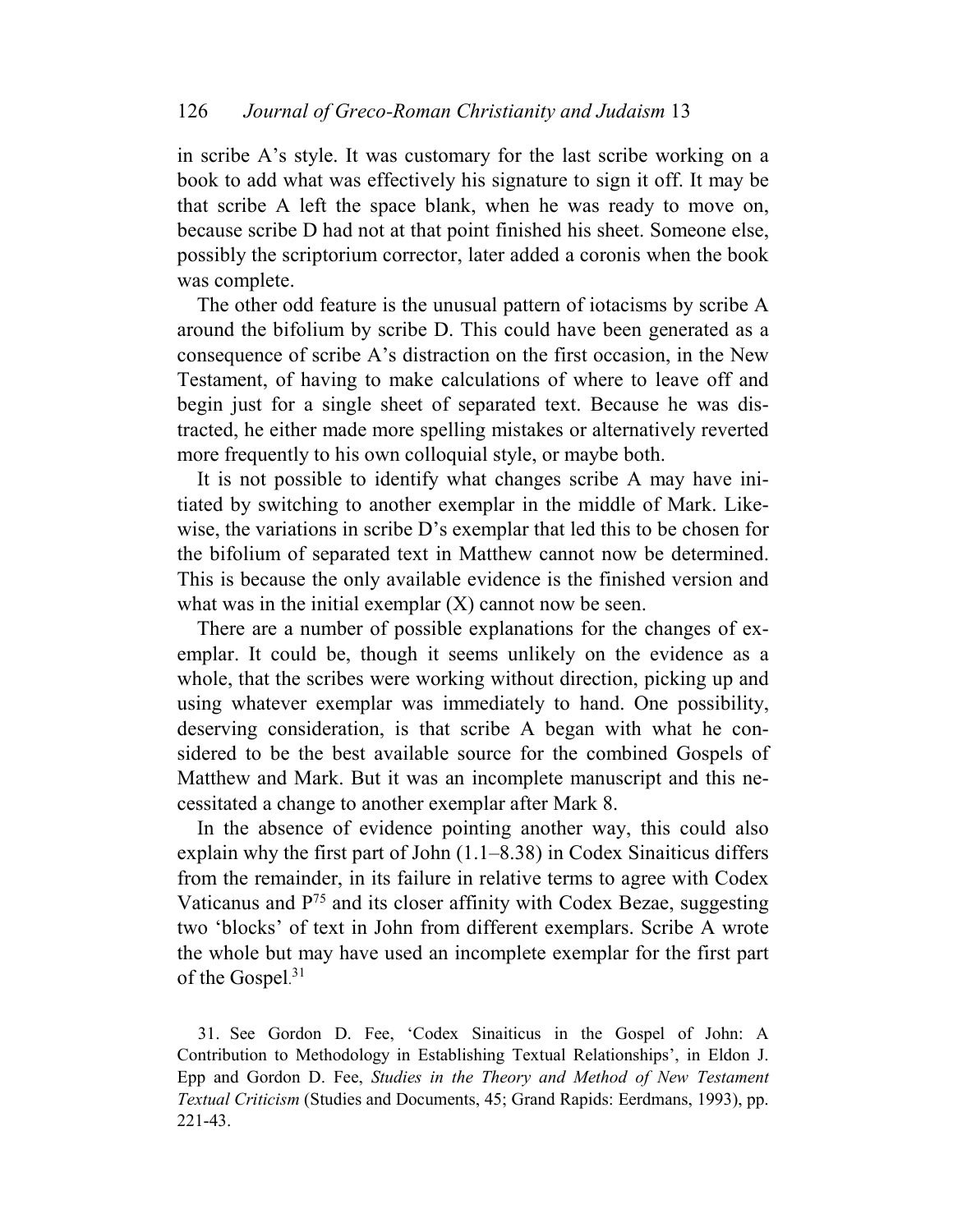It is, however, of interest that the text that scribe A used in Mark, before switching exemplars, begins with the transfiguration narrative and comprises a substantial part of the equivalent to Matthew's account which lies within the first folio of scribe D's Matthew bifolium. It is therefore reasonable to suggest that a version of the text introduced through scribe D in Matthew may have necessitated another change of exemplar in Mark to ensure that the two Gospel accounts remain harmonized.

### *Conclusion*

The analysis in this paper has shown that apparently atypical scribal behaviour in Matthew does not reflect the introduction of a new and hitherto unidentified scribe, but is a product of the interaction between the scribes and their exemplars. Scribe A used a less developed text  $(X)$ for Matthew and the first part of Mark. This was modified through alterations by scribe D and the first corrector Ca, who may have been a contemporary and who comprehensively edited the manuscript.

Scribe D wrote a bifolium whose folios come within a quire in Matthew, consisting of separated text, that appears to have been from an alternative exemplar (Y). Scribe A switched to an alternative at the beginning of Mark 9, perhaps to harmonize with the version introduced through scribe D in Matthew.

Previous work on Codex Sinaiticus focused on identifying and characterizing the manuscript's scribes and correctors. This has been worthwhile in providing a wealth of information about the manuscript itself and the cooperative effort that went into its production. It also provides a platform for beginning to examine the way in which the text was put together, using different exemplars. Without first identifying and controlling for scribal variation, it is hard to discover anything with a degree of certainty about the manuscript's sources.

It could well prove more difficult to distinguish alternative exemplars than it has been to identify and characterize the different hands working on the manuscript. At least, in this latter case, the evidence is there and can be seen and directly analyzed. In the case of sources there is rarely any direct information. The exemplars that were used will, almost invariably, have long since vanished. Their identity and their deployment have to be deduced and their characteristics inferred.